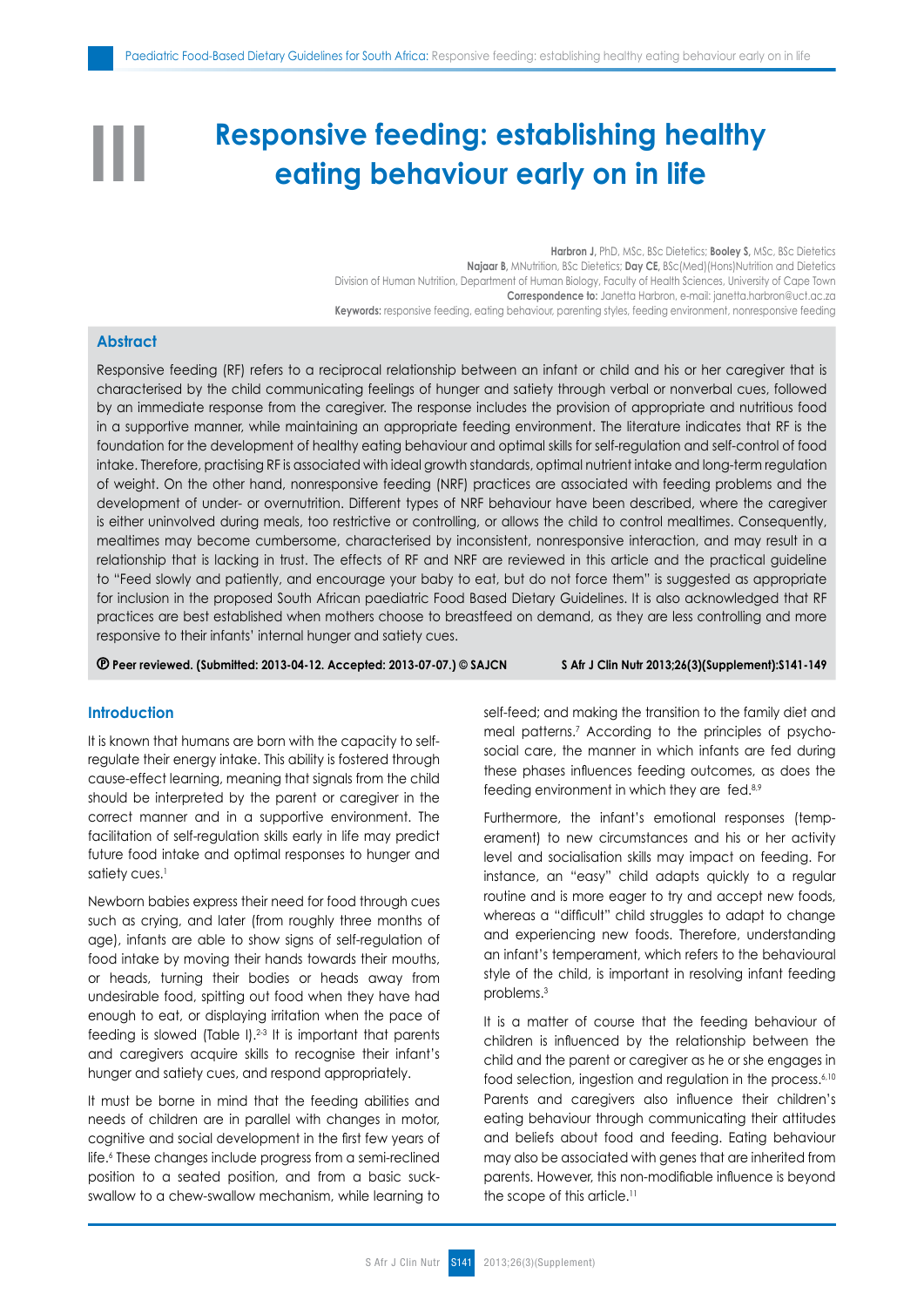| Age                  | The caregiver's<br>proactive<br>preparation                                                                                                                                 | The child's skills<br>and signals                                                                                               | <b>Hunger cues</b>                                                                                                                                                                  | <b>Satiety cues</b>                                                                                                                                       | <b>Caregiver</b><br>responsibility                                                                                                                              | <b>What the child</b><br>learns                                                                                                                            |
|----------------------|-----------------------------------------------------------------------------------------------------------------------------------------------------------------------------|---------------------------------------------------------------------------------------------------------------------------------|-------------------------------------------------------------------------------------------------------------------------------------------------------------------------------------|-----------------------------------------------------------------------------------------------------------------------------------------------------------|-----------------------------------------------------------------------------------------------------------------------------------------------------------------|------------------------------------------------------------------------------------------------------------------------------------------------------------|
| Birth to 6<br>months | Prepares to feed<br>when the infant<br>signals hunger.                                                                                                                      | Signals hunger<br>and satiety<br>through voice,<br>facial expressions<br>and actions, and<br>the rooting and<br>sucking reflex. | Wakes and tosses.<br>Sucks on fist.<br>Cries or fusses.<br>Opens mouth<br>while feeding.<br>Smiles and gazes<br>at the caregiver.                                                   | Seals lips.<br>Turns head away.<br>Slows or stops<br>sucking.<br>Spits out the<br>nipple or falls<br>asleep.<br>Turns the head<br>away.<br>Is distracted. | Responds to<br>infant's signals by<br>feeding him or<br>her when he or<br>she is hungry, and<br>stopping when<br>he or she has<br>reached satiety.              | The caregiver will<br>respond to and<br>meet his or her<br>needs.                                                                                          |
| 6-12 months          | Ensures that<br>the child is<br>comfortably<br>positioned.<br><b>Establishes family</b><br>mealtimes and a<br>routine.                                                      | Sits, chews and<br>swallows semi-solid<br>foods.<br>Self-feeds by<br>hand.                                                      | Reaches for the<br>spoon or food.<br>Points to food.<br>Gets excited<br>when food is<br>presented.<br><b>Expresses</b><br>a desire for<br>specific food<br>with words or<br>sounds. | Shakes head to<br>indicate that no<br>more is desired.                                                                                                    | Responds to the<br>child's signals,<br>using increased<br>variety, texture<br>and tastes.<br>Responds<br>positively to the<br>child's attempts to<br>self-feed. | To begin to<br>self-feed.<br>To experience<br>new tastes and<br>textures.<br>That eating and<br>mealtimes are<br>fun.                                      |
| 12-24 months         | Offers three to<br>four healthy meal<br>choices.<br>Offers two to three<br>healthy snacks<br>each day.<br>Offers food that<br>can be picked<br>up, chewed and<br>swallowed. | Self-feeds using<br>many different<br>foods.<br>Uses baby-safe<br>utensils.<br>Uses words to<br>signal requests.                | As above.<br>Increased<br>vocabulary in<br>relation to food<br>requests.                                                                                                            | As above.<br>Increased<br>vocabulary when<br>refusing food.                                                                                               | Responds to the<br>child's signals<br>of hunger and<br>satiety.<br>Responds<br>positively to the<br>child's attempts to<br>self-feed.                           | To try new foods,<br>To do things for<br>him- or herself.<br>To ask for help.<br>To trust that the<br>caregiver will<br>respond to his or<br>her requests. |

#### **Table I:** The progression of feeding behaviour and responsivity for young children and caregivers<sup>4,5</sup>

# **Parenting practices and styles**

Infant and child feeding is guided by parenting practices and parenting styles, both of which are aspects of parental care. According to Ventura and Birch,<sup>12</sup> three parenting practices are recognised, namely parents as providers, role models or controllers. These practices determine what, when and how a child should eat through what is made available, by the effect of modelling eating behaviour and through restricting, pressuring and monitoring the child's food supply and intake. These practices can differ from sibling to sibling within a family, and are often context specific, for example when the child is sick, overweight or obese.12

"Parenting style" refers to the manner in which parents and caregivers interact with a child in terms of attitude and behaviour across all areas of parenting. Therefore, the parenting style filters into the parental feeding style,<sup>12</sup> which refers to the interactive pattern of behaviour between caregivers and children which occurs during feeding.<sup>13</sup> Black and Hurley<sup>13</sup> mention four relevant parenting styles, namely authoritative, authoritarian, indulgent and uninvolved (Table II). The authoritative style equates to sensitive or responsive parenting.13 Evidence from observational and intervention research indicates that responsive parenting that is warm and involves positive interaction with the child results in a child who has secure attachments and relationships, better cognitive and language development, and the ability to self-feed earlier.14 Responsive parenting involves, prompt responses to verbal cues and contingencies which are appropriate to the stage of development.<sup>15</sup> It is argued that this type of approach contributes to the establishment of a partnership between infants and children and their parents and caregivers, by which they learn to recognise and interpret both verbal and nonverbal communication signals from one another.<sup>15</sup> This reciprocal process forms the basis of an emotional bond or attachment that is essential for healthy social functioning, as well as optimal feeding behaviour.13,16 Parents and caregivers who practice responsive parenting are most likely to exercise responsive feeding (RF) strategies. Thus, it is unsurprising that the World Health Organization (WHO) and the United Nations Children's Fund (UNICEF) have advocated RF as a component of their guidelines for feeding infants and young children.17,18

# **Responsive feeding**

RF is a component of active feeding that provides complementary foods in an "active" manner.18 Active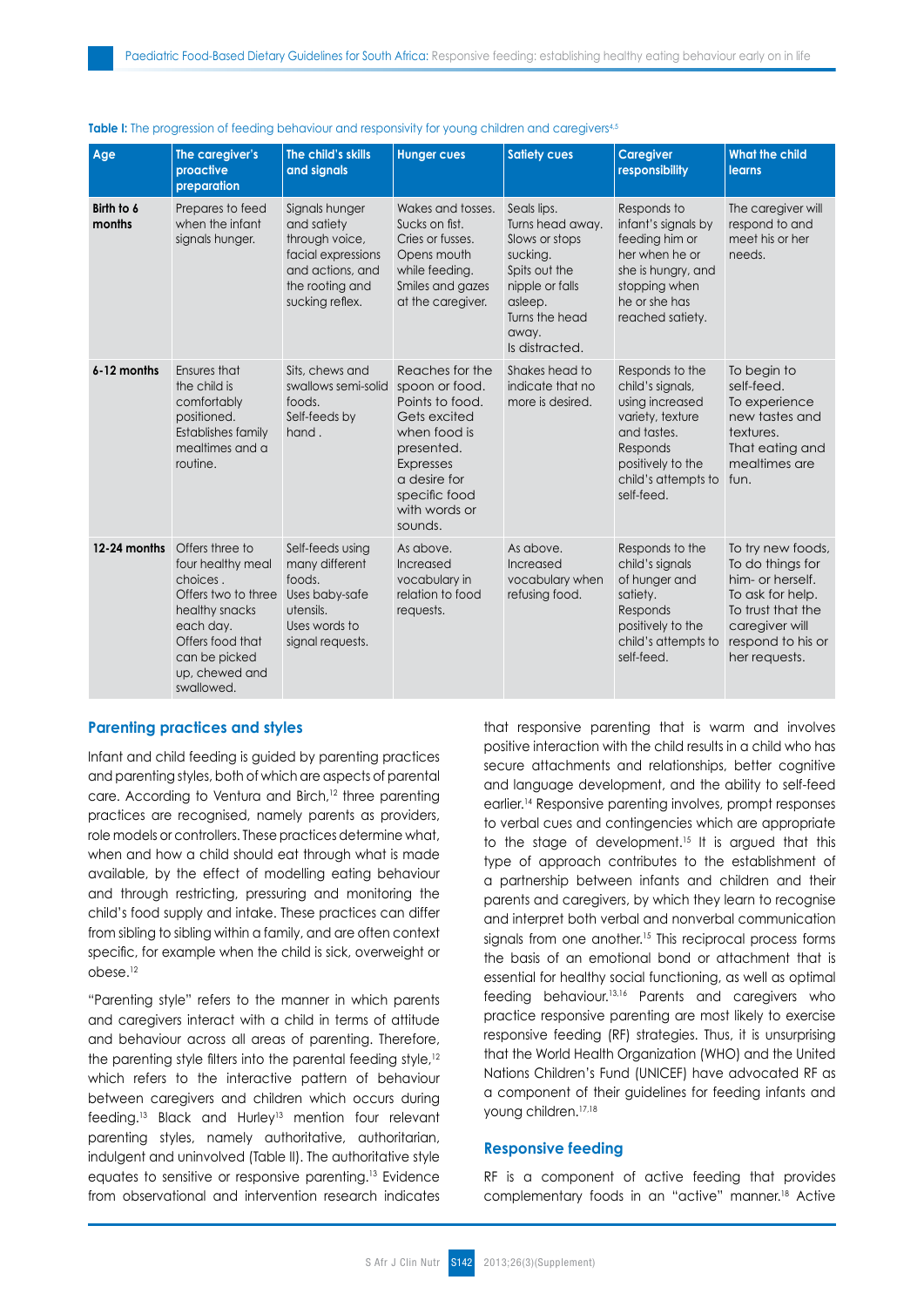| <b>Parental style</b>                                                                                      | <b>Feeding style</b>                                                              | <b>Characteristics of the</b><br>parent or caregiver                                                                                                                                                                                                                                                                                                                                                                                                                                                            | <b>Characteristics of the</b><br>child                                                                                                                                      | <b>Consequences</b>                                                                                                                                                                                                                                                                                                                                                                                                                                                                 |
|------------------------------------------------------------------------------------------------------------|-----------------------------------------------------------------------------------|-----------------------------------------------------------------------------------------------------------------------------------------------------------------------------------------------------------------------------------------------------------------------------------------------------------------------------------------------------------------------------------------------------------------------------------------------------------------------------------------------------------------|-----------------------------------------------------------------------------------------------------------------------------------------------------------------------------|-------------------------------------------------------------------------------------------------------------------------------------------------------------------------------------------------------------------------------------------------------------------------------------------------------------------------------------------------------------------------------------------------------------------------------------------------------------------------------------|
| Authoritative<br>(democratic)<br>• Involved<br>• Nurturing<br>• Structured                                 | Responsive<br>(Demanding + and<br>responsive +)                                   | See Table III on how to<br>promote responsive<br>feeding.                                                                                                                                                                                                                                                                                                                                                                                                                                                       | Positive behaviour:<br>• Accepts food when<br>offered it.<br>• Learns that the<br>caregiver responds<br>to his or her hunger<br>and satiety cues in a<br>responsive manner. | • The child learns:<br>- To self-regulate food<br>intake via hunger<br>and satiety cues<br>- To self-feed<br>- That mealtimes are<br>fun.<br>• The child develops<br>healthy eating habits                                                                                                                                                                                                                                                                                          |
| Authoritarian<br>(controlling)<br>• Forceful<br>• Restrictive<br>• Structured<br>• Low in nurturance       | Nonresponsive feeding<br>style (controlling)<br>(Demanding + and<br>responsive -) | • Dominates the feeding<br>situation.<br>• Uses forceful and<br>restrictive strategies to<br>control mealtimes.<br>• Speaks loudly to get<br>the child's attention.<br>• Uses force-feeding.<br>• Overpowers the child.                                                                                                                                                                                                                                                                                         | Has no say.<br>$\bullet$<br>· Displays negative<br>behaviour, such as<br>refusing to eat, crying,<br>and being distracted<br>or picky.                                      | • Distress and/or<br>avoidance.<br>• Overweight or obesity.<br>Controlling type:<br>• The child does not<br>develop the ability<br>to self-regulate food<br>intake and to respond<br>to natural hunger and<br>satiety cues.<br>• Eats in the absence of<br>hunger.<br>• Has a lower body mass<br>index.<br>Restrictive type:<br>• Seeks out food that<br>has been restricted<br>by parents and when<br>finding it, overindulges.<br>• Could lead to over-<br>weight or underweight. |
| <b>Uninvolved</b><br>(neglectful)<br>• Unengaged<br>• Insensitive<br>• Unstructured<br>• Low in nurturance | Nonresponsive feeding<br>style (uninvolved)<br>(Demanding - and<br>responsive -)  | • No or little active<br>physical help during<br>mealtimes.<br>• No or little verba-<br>lisation during<br>mealtimes.<br>• Provides no guidelines<br>regarding food intake.<br>• Lack of reciprocity;<br>ignores the child's<br>hunger and satiety<br>cues.<br>• Creates a negative<br>feeding environment.<br>• Provides no feeding<br>structure or routine.<br>• Ignores the child's<br>nutritional needs or has<br>limited knowledge of<br>them.<br>• Is unaware of when<br>and what the child is<br>eating. | Decides when and what<br>to eat, as well as how<br>much.                                                                                                                    | • Child is unable to<br>recognise hunger and<br>satiety cues.<br>• Eats just because food<br>is there.<br>• Is overweight or obese.                                                                                                                                                                                                                                                                                                                                                 |
| Indulgent<br>(permissive)<br>• Involved<br>• Nurturing<br>• Unstructured                                   | Nonresponsive feeding<br>style (indulgent)<br>(Demanding - and<br>responsive +)   | • Provides no guidelines<br>regarding food intake.<br>· Uses food as a reward.<br>• Uses food as a<br>comforter or to control<br>a child's behaviour.                                                                                                                                                                                                                                                                                                                                                           | Decides when and what<br>to eat, as well as how<br>much.                                                                                                                    | • Child has a high intake<br>of food that is high in<br>salt and sugar.<br>• Child has a low intake<br>of fruit and vegetables.<br>• Child is overweight or<br>obese.                                                                                                                                                                                                                                                                                                               |

# Table II: Parenting and feeding styles, as well as the characteristics and consequences of each feeding style<sup>1,4,11,13,19-21</sup>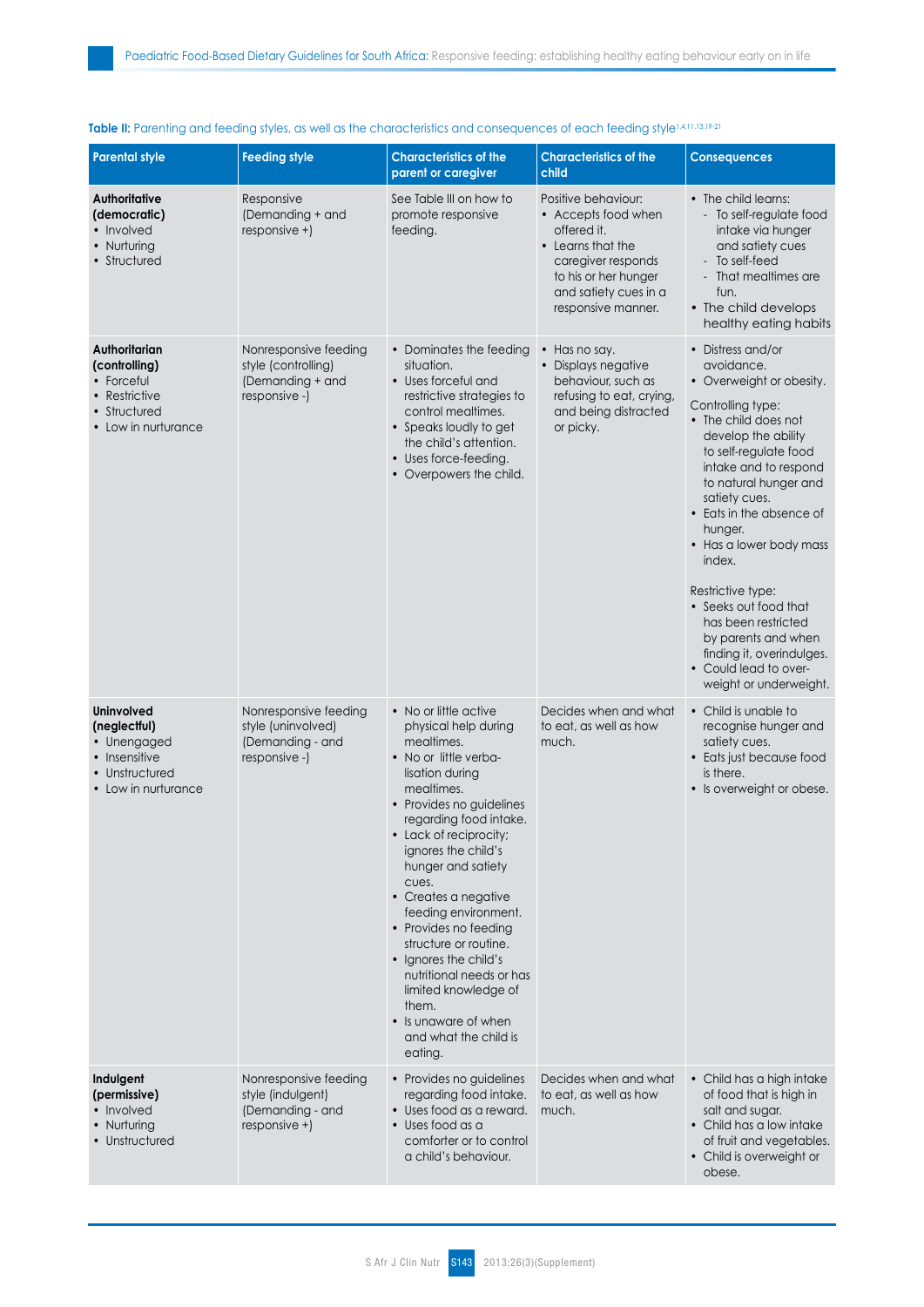feeding is when the parent or caregiver engages in positive behaviour with the child, while encouraging and bearing in mind the interests of the child during mealtimes. Examples of positive active behaviours include having conversations about food, modelling good food behaviour (healthy choices), playing food games and encouraging the child verbally. Conversely, negative behaviour includes aversive and intrusive attempts at direct feeding, i.e. force-feeding, holding the child's head, and threatening or shaking the child, and is known as nonresponsive feeding (NRF).19

The term "responsive feeding" was first introduced as a construct of psychosocial care and developmental psychology in order to explain the feeding situation.8

Since its introduction, the framework surrounding RF has grown and can be defined as "reciprocity between the child and the caregiver", conceptualised as a four-step process:

- 1. The creation of a structured routine, whereby expectations are made known and emotions promote interaction.
- 2. The signalling of cues by the child through motor actions, facial expressions or vocalisation.
- 3. The prompt response of the caregiver to these signals in a manner that is supportive, contingent and appropriate.
- 4. The perception of the response by the child in a predictable manner.<sup>22</sup>

# **Nonresponsive feeding**

A lack of reciprocity between the caregiver and child consequently leads to NRF. Three different types have been described:

- 1. Indulgence type, where the child controls the feeding situation.
- 2. Uninvolved type, where the caregiver ignores the child during meals.
- 3. Pressuring and controlling or restricting type, where the caregiver takes excessive control and dominates the feeding situation.

The restrictive type is either covert (high-fat food and purchases from fast-food restaurants are avoided), or overt (the caregiver limits the total amount of food the child eats).23

It is likely that parents or caregivers who do not practice responsive parenting will not exercise RF strategies. Consequently, feeding times may become cumbersome, characterised by inconsistent, nonresponsive interaction and a relationship lacking in trust.<sup>16,24</sup> This has potentially negative effects on the child's internal hunger and satiety cues, self-regulation and social and emotional development, including the development of temperament and autonomy, all of which may contribute to feeding problems.<sup>6,13,15,25</sup>

Common feeding problems in young children include:

- Overeating.
- Poor eating, i.e. failure to thrive and picky eating.
- Feeding behaviour problems, i.e. post-traumatic feeding disorders, such as phobias, because of a food-induced allergy or reaction, such as choking.
- Unusual food choices, i.e. the ingestion of non-food substances, known as pica.
- Unhealthy food choices, i.e. poor food preference or alternative diets.

Feeding problems, such as overeating, may manifest as a medical condition, i.e. diabetes mellitus or hypertension, as well as disturbances in self-esteem, body image and socialisation later in life. Therefore, it is crucial to avoid early-life problems with regard to parent-child feeding experiences.<sup>6</sup>

#### **Other factors that affect responsive feeding**

Various other factors, including time, socio-economic status, the environment, perceptions, ethnicity and birthweight, may influence the feeding style of the parent or caregiver.

For instance, parents or caregivers who display controlling behaviour usually have competing demands on their time and resources and feel pressured. Therefore, the feeding situation is often characterised by frustration and inattention to the child's verbal and internal cues, which, in turn, may result in mistrust. Parents or caregivers who display disinterest often struggle with feeding times, as the child may throw food around or refuse to eat to attract the attention of the parent or caregiver.<sup>15</sup>

According to Faith et al,<sup>26</sup> parents and caregivers may also engage in restrictive NRF behaviour if a child is overweight or obese, in an attempt to address the child's weight status. Investigations showed that the mothers of infants born with a low birthweight showed signs of indulgent feeding, compared to the mothers of their higher birthweight counterparts, who displayed signs of restrictive feeding.27 Furthermore, parents and caregivers who feel highly responsible for their child's food intake, as well as those who are restrained eaters themselves, may exhibit restrictive feeding behaviour.<sup>28</sup> Hurley et al<sup>20</sup> also noted that parental weight status and psychosocial characteristics may result in restrictive behaviour.

Moore et al<sup>19</sup> point out that the majority of parents and caregivers in low-income populations, such as Bangladesh, use controlling feeding behaviour, which results in frequent refusals by children to feed. Inevitably, parents and caregivers turn to forceful tactics and subsequently do not allow the child to feed him- or herself, even when he or she is developmentally capable of, and shows an interest in, doing so.<sup>29</sup> As the prevalence of undernutrition is rife in many low- and middle-income countries, health and nutrition counsellors are tasked with the enormous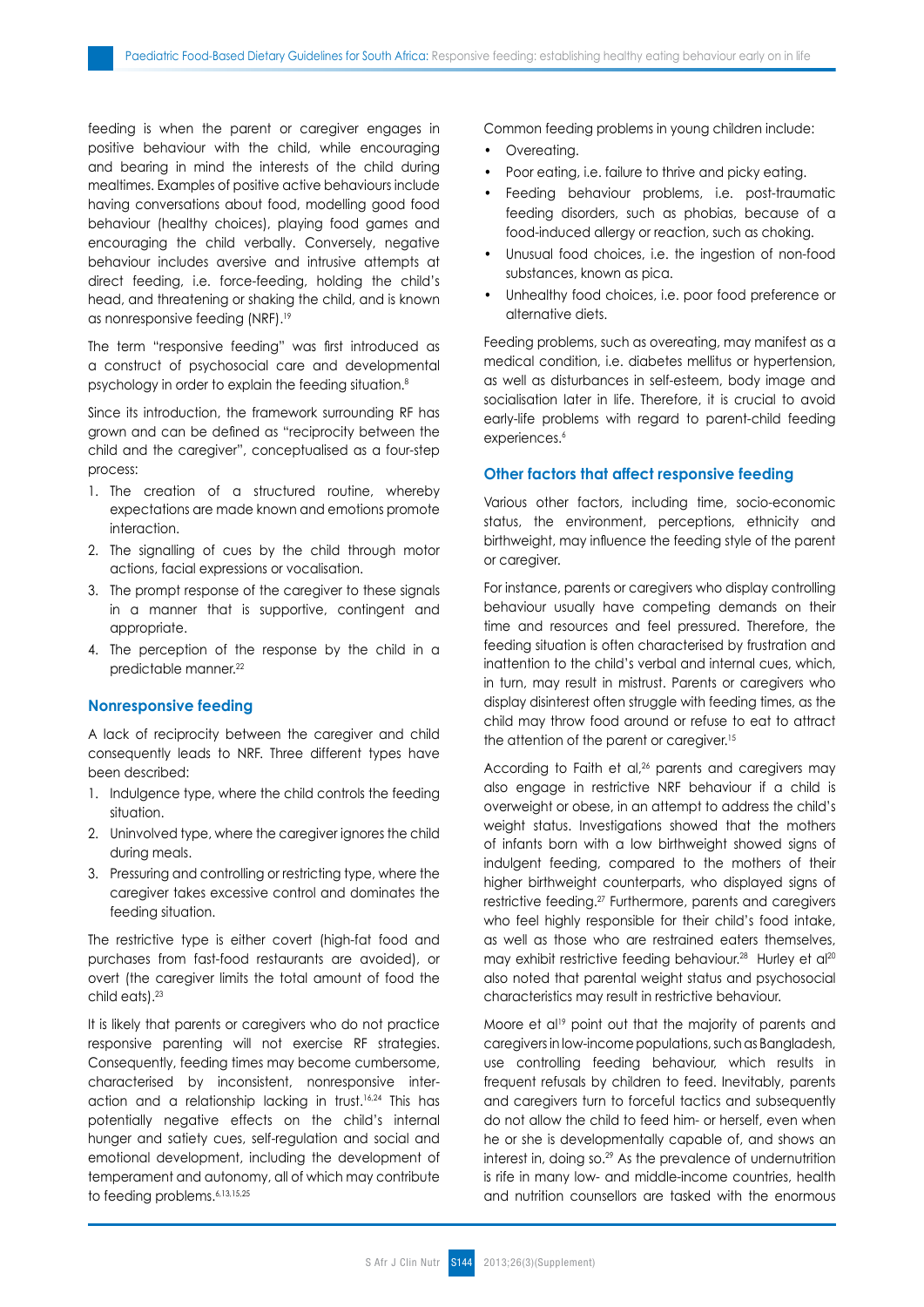#### Table III: Strategies to promote responsive feeding<sup>4,18,32</sup>

| How to feed responsively                                                                                                                                                                                                                                                                                                     |                                                                                                                                                                                                                                             |                                                                                                                                                                                                                                                                                                                                                                               |                                                                                                                                                                                                                                                                               |  |  |  |  |  |
|------------------------------------------------------------------------------------------------------------------------------------------------------------------------------------------------------------------------------------------------------------------------------------------------------------------------------|---------------------------------------------------------------------------------------------------------------------------------------------------------------------------------------------------------------------------------------------|-------------------------------------------------------------------------------------------------------------------------------------------------------------------------------------------------------------------------------------------------------------------------------------------------------------------------------------------------------------------------------|-------------------------------------------------------------------------------------------------------------------------------------------------------------------------------------------------------------------------------------------------------------------------------|--|--|--|--|--|
| Actively engage in:<br>• Conversations and eye-to-eye contact with your child during<br>feeding times.<br>• Clear communication regarding expectations.<br>• Responding to hunger and satiety cues.<br>• Feeding infants directly, or assisting older children to feed<br>themselves.                                        |                                                                                                                                                                                                                                             | Feeding progression:<br>• Slowly and patiently, while encouraging and motivating the<br>child to eat.<br>• Never force-feed children.                                                                                                                                                                                                                                         |                                                                                                                                                                                                                                                                               |  |  |  |  |  |
| Modelling healthy behaviour:<br>food-based choices.<br>Offered food must be:<br>• Healthy, tasty and developmentally appropriate.<br>To overcome food refusal, experiment with:<br>• Different food combinations, tastes and textures.<br>• Various methods of encouragement.                                                | • Parents, caregivers and family members should all make healthy                                                                                                                                                                            | Required environment<br>• Pleasant feeding environment<br>• Child is seated in a relaxed and comfortable manner<br>• Child is face to face with other family members<br>• Distractions are minimised during meals<br>• Routines are established as a result of organising mealtimes,<br>following a predictable schedule, and eating preferably at the<br>same time and place |                                                                                                                                                                                                                                                                               |  |  |  |  |  |
| Additional responsive feeding strategies during special circumstances                                                                                                                                                                                                                                                        |                                                                                                                                                                                                                                             |                                                                                                                                                                                                                                                                                                                                                                               |                                                                                                                                                                                                                                                                               |  |  |  |  |  |
| When the child is sick:<br>• Feed slowly and patiently.<br>• Give mashed or soft food.<br>especially if the child has<br>difficulty swallowing.<br>• Give the child his or her<br>favourite foods.<br>• Give small, frequent meals.<br>• Breastfeed more often and<br>for longer at each feed, and<br>increase fluid intake. | When the child is recovering<br>from illness:<br>Be responsive to the child's<br>increased hunger and escalate<br>the amount of food by giving<br>additional meals or snacks each<br>day for two weeks, and offering<br>more food per meal. | When the child refuses to eat:<br>• Give an alternative food.<br>• Make food more presentable<br>to the child, e.g. in the shape<br>of a character or a smiley<br>face.<br>• Talk and/or sing to the child.<br>• Ensure that the child does not<br>eat alone.                                                                                                                 | When the child has a reduced<br>appetite:<br>• Feed slowly and patiently.<br>• Feed the child his or her<br>favourite food.<br>• Breastfeed more often.<br>• Provide more feeding<br>opportunities.<br>• Prepare smaller portion<br>sizes, as opposed to three<br>main meals. |  |  |  |  |  |

burden of reducing the prevalence of child morbidity and mortality.15 As a result, they may unintentionally promote force-feeding as parents and caregivers may interpret the recommendations as "get the child to eat more under any circumstances".15

Various cross-sectional studies have shown that parental responsivity is affected by beliefs about care giving and the perceptions of children's needs and abilities. For example, in Bangladesh, parents and caregivers believe that children are unable to appropriately self-feed in the first 2-3 years of life.15 It has also been indicated that ethnicity may play a role in the feeding style adopted by mothers. It was observed that most caregivers in Hispanic and African American populations engaged in NRF styles, compared to their Caucasian counterparts.30

NRF practices are also often used when children are sick or recovering from illness. Results from a study conducted in Ghana indicated that 81.2% of parents and caregivers of children aged 6-24 months used NRF practices, such as force-feeding, when the child was recovering from illness. However, the recommended RF practices during the recovery period such as "giving an additional meal each day for two weeks" and "giving more food per meal" (Table III) was only practised by 11.8% of parents and caregivers.31

When children were sick, Ghana parents and caregivers used NRF practices, such as ceasing the feeding, forcefeeding, administering punishment, or putting the child to sleep. However, the recommended RF practices during child illness is to feed slowly and patiently, offer the child his or her favourite food, or breastfeed more frequently. In Ghana, this was carried out by 35.2%, 17.8% and 38.9% of parents and caregivers, respectively.31

#### **Feeding options**

Breastfeeding has well-recognised benefits, such as the establishment of attachment, as well as optimal nutrition and protection from illness. Hence, the recommendation of exclusive breastfeeding for the first six months and continued breastfeeding up until two years of age with the introduction of solids at six months, remains unchanged.<sup>17,33</sup>

Breastfeeding has been shown to promote the selfregulatory ability of infants.11 It is most likely that this can be attributed to the feed-on-demand system that is encouraged in breastfeeding, which ensures that both mother and infant become more in sync with the child's natural hunger and satiety cues. Consequently, there is lower maternal control of food intake and greater maternal responsiveness to infant cues.27 The amount that the infant or child consumes depends equally upon his or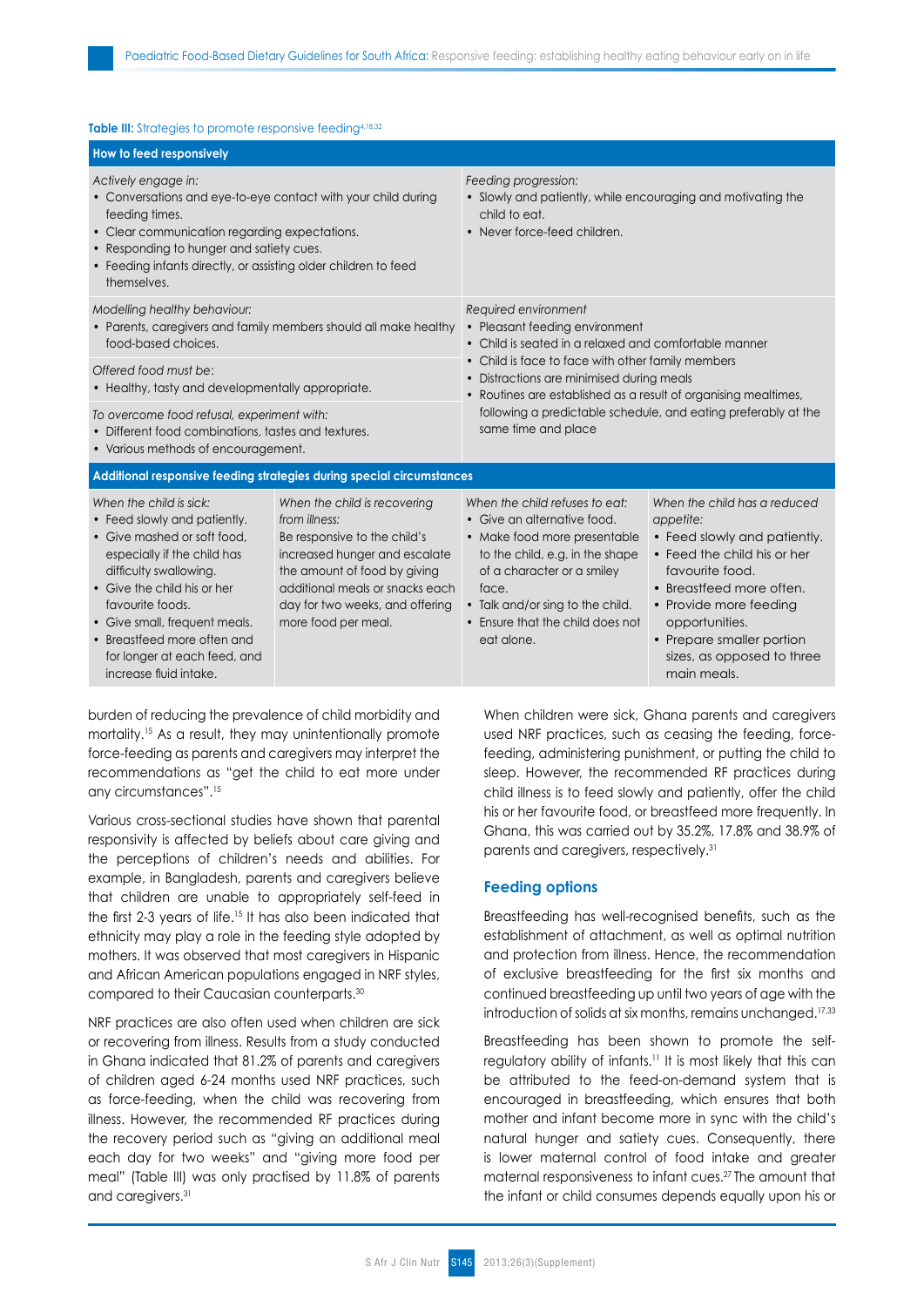her self-regulating capacity and on the sensitivity of the parents to these cues.11 The latter has a beneficial effect on infant feeding style and food intake, acknowledges the infant's ability to self-regulate appropriate food intake, and may contribute to healthier eating patterns.<sup>27</sup>

The results of several studies suggest that breastfeeding may promote parenting styles that are more responsive to infant hunger and satiety cues, and maternal feeding styles that are less controlling.<sup>34</sup> For instance, in a longitudinal study of mother-infant pairs, Fisher et al<sup>35</sup> reported that mothers who breastfed their infants for at least 12 months used less control when feeding their infants at 18 months of age, including less restriction and pressure, compared to mothers who did not breastfeed. They also reported a significantly higher energy intake at 18 months, which was associated with a lower level of maternal control.35

Taveras et al<sup>34</sup> examined the type of feeding during the first six months and the duration of breastfeeding after six months, and whether or not the type of feeding was related to maternal control of infant feeding. The mother's level of agreement with the statement "I have to be careful not to feed my infant too much" was used as the measure of restriction. The authors found that increased breastfeeding duration predicted less restriction of the child's food intake at one year, even after adjusting for demographic characteristics, the mother's pre-existing attitudes, and infant birthweight or six-month weight for length.34

Farrow and Blisset<sup>36</sup> explored whether or not breastfeeding, mediated by lower maternal use of controlling strategies, predicted interaction at mealtimes between mothers and their one-year-old infants. It was found that mothers who breastfed, rather than formula fed, were less likely to exert control over their child's intake, and were more sensitive to the child's cues at mealtimes, which predicted more positive mother-child mealtime interactions at one year of age.36

When compared to breastfeeding, bottle feeding, is driven by infant cues to a lesser degree.<sup>12</sup> The explanation for this may be that, with bottle feeding, the infant can extract milk with less effort than from the breast. The result is that the formula-fed infant assumes a more passive role in the feeding process. By contrast, the breastfed infant assumes an active role in the process of extracting milk from the breast. Hence, this may suggest that bottle feeding promotes higher levels of maternal control, which, in turn, reduces the infant's opportunities to control the amount consumed at a feeding, making it easier for overfeeding to occur.35 Furthermore, in formula-fed or mixed-fed infants, higher energy intake at the age of four months predicted greater weight gain in the first three years, and higher body weight and body mass index (BMI) from 1-5 years of age.37

In summary, the self-regulating ability of infants can be influenced by maternal feeding practices.<sup>35</sup> Wright<sup>38</sup> reported that mothers of bottle-fed infants were less able to recognise changes in their infants' hunger states throughout the day, compared to the mothers of breastfed infants. This may be because of the greater dependence that mothers of bottle-fed infants have on visual cues, i.e. the volume of milk remaining in the bottle.35 These differences do not infer that bottle feeding is necessarily less responsive than breastfeeding, but instead that responsiveness to the infant by the parent or caregiver is of great importance in feeding.21

#### **Advantages of responsive feeding**

Fostering a reciprocal relationship between the parent or caregiver and the child, and thus practising RF, is hypothesised to be beneficial to both parties. For the child, RF encourages eating in a competent and responsible manner, being attentive to internal hunger and satiety cues, and cultivating skills of optimal self-regulation and self-control of food intake.<sup>1,15</sup> Furthermore, RF promotes the child's attentiveness and interest in feeding, and the ability to communicate his or her needs by distinct and meaningful signals.<sup>15</sup> In the long term, RF may foster healthy eating habits and growth, as well as reduce child under- and overnutrition.1,15,16

Studies that have investigated the effect of RF on eating behaviour, growth, dietary intake and illness in children have recently been summarised and reviewed.<sup>16</sup> It seems the effect of RF on eating behaviour in children has been investigated mainly in observational studies. There have been promising results with regard to caregiver verbalisation, but inconclusive findings on maternal encouragement, physical action and child autonomy.16 For instance, in a cross-sectional observation study in Vietnamese mother-child pairs, it was found that children aged 12-18 months were 2.4 times more likely to accept the food offered to them when they received positive comments from the parent and caregiver, compared to those who received no encouragement. However, mechanical and directive comments resulted in the children being less likely to accept what was being offered.21,39

The work by Dearden et al<sup>21</sup> has indicated that parental control that restricts the child's mobility or opportunity to reject food negatively affects food intake in 12-month-old children, but it is not applicable to those who are 18 months of age. These authors specifically found that 12-month-old children who sat on the caregiver's lap, or were in their arms while eating (thus restricting their mobility), were less likely to take food than those who were unrestricted in terms of mobility (being allowed to crawl during feeding time) and who were consequently more likely to accept bites of food.<sup>21</sup> By contrast, children of 17 months of age were more likely to accept bites of food when they sat on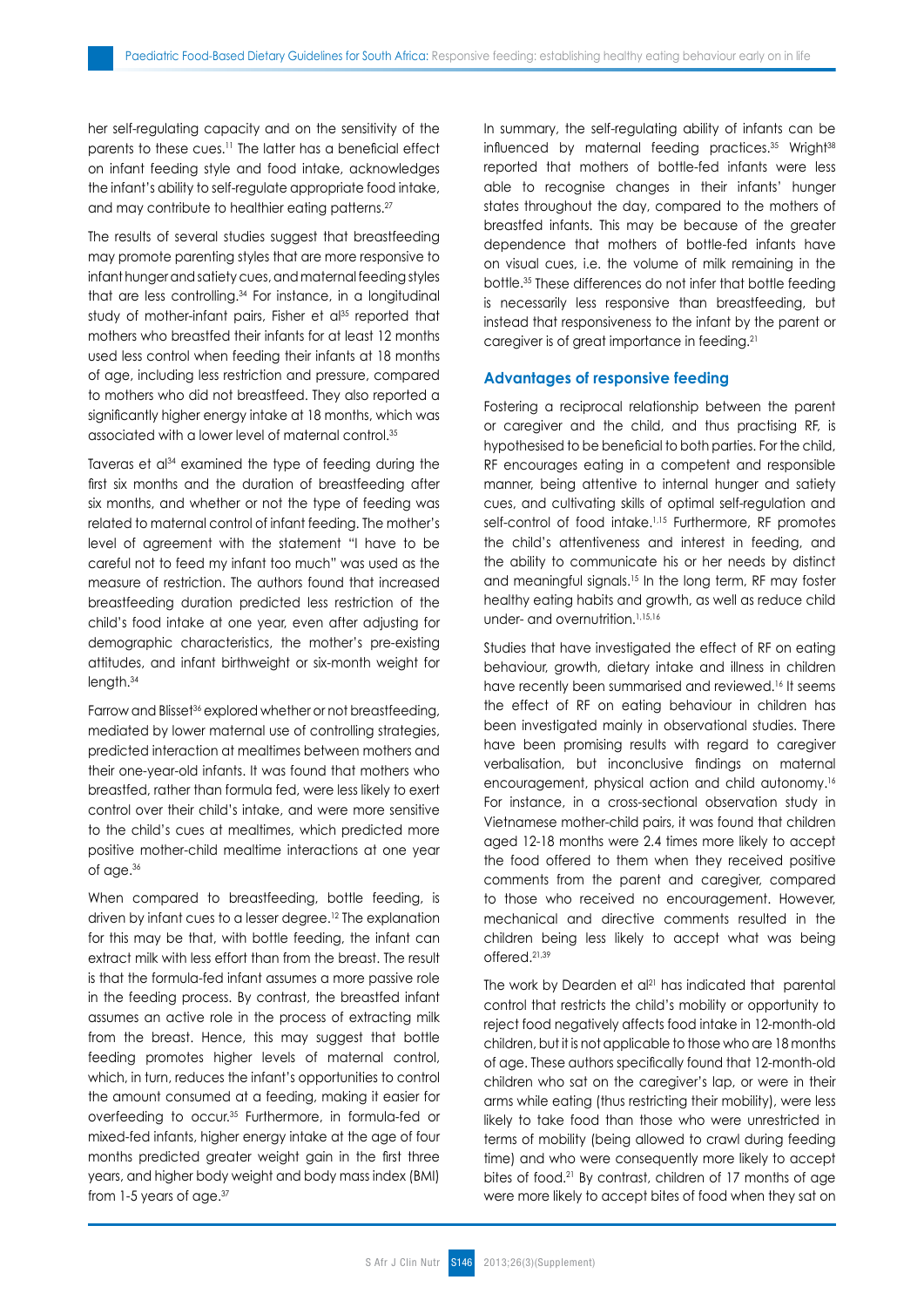a lap, on the floor or on a chair, stool or bed, or were in the arms of the caregiver. Furthermore, it was found that children who fed themselves were 10.6 times more likely to accept bites of food, compared to those who were fed by others.35 In addition, distraction during mealtimes (e.g. children who played), was associated with reduced intake (less likely to accept bites of food) in 17-month-old children. This was also more evident in boys than in girls.<sup>21</sup>

In a study conducted in Bangladesh, Moore et al19 illustrated that the children of mothers who used RF practices clearly indicated when they were hungry or thirsty, and ate more mouthfuls of food. However, the children of mothers who employed different strategies to enhance eating, such as verbal direction or temporarily diverting the child's attention (defined as active behaviour, whereby the mother focused, stimulated and encouraged the child to act), were less responsive and refused food.<sup>19</sup>

The effect of RF on child growth outcomes have been investigated in several intervention studies. Bentley et al<sup>16</sup> summarised the results of 15 intervention studies with an RF component that they were able to trace. The authors concluded that the results of 14 of the 15 studies showed a positive effect on child growth outcomes. However, it was noted that most interventions consisted of a number of strategies, such as education on nutrition, supplementation and managing a child's sleep and crying, in which RF messages were embedded. Therefore, the isolated effect of RF on child growth could not be elucidated. Only two of the 15 studies were specifically designed to investigate the sole effect of RF.16 These two studies were both clustered, randomised intervention trials that were conducted in low-income mothers from Bangladesh, with children aged from 8-24 months.29,39 In both studies, the intervention consisted of a six-session educational programme that focused on improving self-feeding and the mother's responsiveness, while the control group received information on child feeding and sickness. The results indicated that the intervention had a positive effect on child growth (weight and weight gain) and increased child self-feeding and maternal responsive verbalisations during mealtimes.29,39

The effect of RF on the nutrient and food intake of children has been investigated in four intervention studies, as summarised by Bentley et al.<sup>16</sup> Although the results were promising (all of the studies reported improved nutrient and/or healthy food intakes in the intervention groups), RF was again not an isolated intervention strategy and other treatment modalities could have influenced these results.16

Lastly, although investigated in three studies, no definite conclusions can be made about role of RF in nutritionrelated child illnesses.16 It can be speculated that RF could help to reduce the development of nutritionrelated diseases or improve treatment outcomes in these children. However, the isolated effect of RF still needs to be investigated.

# **Disadvantages of nonresponsive feeding**

NRF behaviour is thought to be linked to the development of overnutrition, mostly in high-income countries, and undernutrition and stunting, mostly in low- and middleincome countries.16 For instance, in the 1980s, studies conducted in Nigeria showed that women chose to hand feed their children in order to save time, as most women worked an average of eight hours per day as market traders. This resulted in restrictive NRF, as the children were effectively force-fed. From the results of this study, it was observed that children who were force-fed by hand had lower z-scores for weight for age, weight for height and height for age, compared to infants whose mothers did not hand feed their children.40

In a systematic review of studies conducted in highincome countries, Hurley et al concluded that current evidence points to an association between NRF and child overweight and obesity.20 This relationship is evident in toddlers and preschool children. However, studies performed in infants aged 0-12 months were limited and showed mixed results. Thus, more research in this age group is necessary before conclusions can be made. Overall, the most common association that was found was a positive relationship between parental control of feeding and overweight status in children. More specifically, restriction was associated with a higher BMI and overweight or obesity, while pressure during feeding was associated with a lower BMI. Furthermore, the majority of studies linked indulgence with overweight and obesity. For example, this indulgent behaviour was apparent in the children of parents or caregivers who used food as a reward or to calm or regulate the child's behaviour.20 Indulgent behaviour has also been associated with a lower intake of fruit and vegetables<sup>41</sup> and a higher intake of sweets and soft drinks.42

Providing a pleasant feeding environment is the cornerstone of RF, and research has linked non-ideal environments with having a negative impact on food intake and weight. Conflict during mealtimes predicts heavier weight in preschool children, 43,44 while watching TV during mealtimes, instead of eating at a table, predicted less healthy eating, such as food containing high fat, as well as a low fruit and vegetable intake in children.<sup>44,45</sup> On the other hand, the presence of household routines, including family mealtime routines, has been associated with reduced odds of obesity in preschoolers.<sup>46</sup>

# **Strategies to promote responsive feeding**

Standards for infant and young child feeding<sup>47</sup> have been set by WHO<sup>17,33,48</sup> and UNICEF,<sup>18</sup> and incorporate five different guidelines for RF, namely:

- Feed infants directly and assist older children when they feed themselves, being sensitive to their hunger and satiety cues.
- Feed slowly and patiently, and encourage children to eat, but do not force them.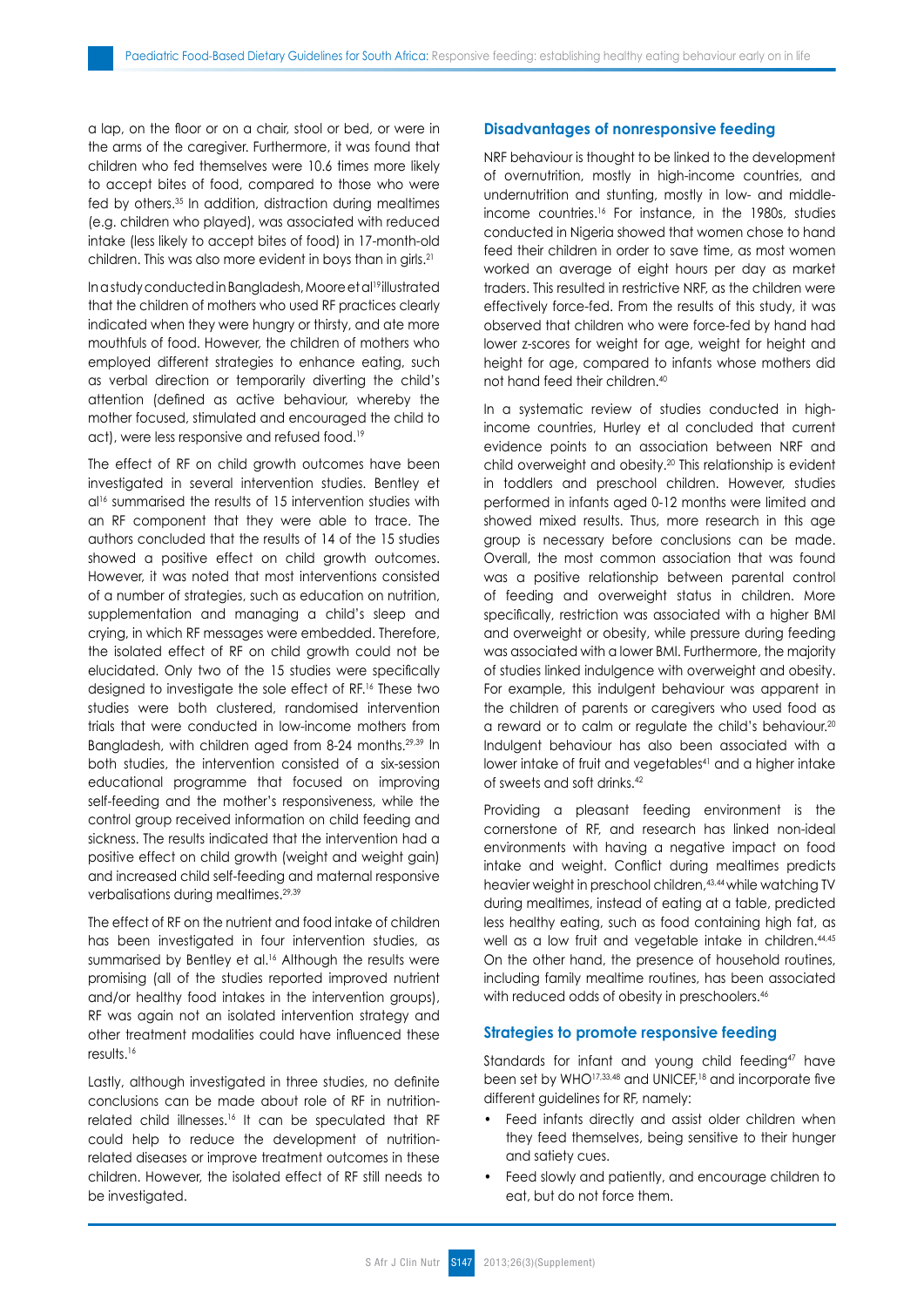- If children refuse many foods, experiment with different food combinations, tastes, textures and methods of encouragement. Or, offer new foods several times. Children sometimes refuse new food for the first few tries.
- Minimise distractions during meals if the child loses interest easily.
- Remember that feeding times are periods of learning and love. Talk to children during feeding, with eye-toeye contact.

Strategies to ensure an optimal feeding environment during mealtimes that subsequently promote RF have been summarised in Table III, based on the core messages from the abovementioned guidelines, as well as strategies proposed by others.15,19

When a child is sick or recovering from illness, additional strategies have been suggested to ensure optimal and responsive feeding. These include behaviour that focuses on the quantity and quality of food, the frequency of feeds, and the duration of attention and care. It must also be borne in mind that a child's appetite increases during the recovery period after illness, and that parents and caregivers should be responsive to this.32 These additional RF messages for the sick child and those recovering from illness, as well as strategies to use when children refuse to eat or have reduced appetites, are also summarised in Table III.

#### **Conclusion**

From the body of literature on RF, it is evident that more research is necessary to provide further insight and formulate clear evidence-based conclusions and recommendations. Limitations in the research methodologies of available studies must be addressed. For instance, various questionnaires or observational methods are currently used to measure RF, which makes comparisons across studies and the interpretation of the results difficult. Therefore, standardised and validated instruments to assess RF and treatment outcomes, such as acceptance of food intake or mouthful of bites taken, should be developed. Secondly, randomised controlled trials with RF as an isolated treatment arm are required, as only two studies that show mixed results could be traced with such a design. Furthermore, longitudinal studies, beginning in early infancy, are also necessary to confirm the long-term effects of RF, as well as changes in caregivers' feeding practices because of the developing characteristics of the child.16

However, bearing these limitations in mind, it is widely recognised that RF is necessary to cultivate optimal skills for self-regulation and self-control of food intake. Furthermore, current evidence on the effects of RF on various outcomes definitely points in the direction of benefits that relate to children's growth, eating behaviour and nutrient and food intake, as well as the long-term regulation of healthy eating habits and weight.16 On the other hand, NRF has been associated with feeding problems and both underand overnutrition.

In South Africa, the available draft paediatric Food-Based Dietary Guidelines (FGDGs) for children between one and seven years of age focus largely on "what" and "how much" should be eaten.<sup>49</sup> Black and Aboud<sup>15</sup> argue that "nutritional recommendations which focus on food and ignore the feeding context may be ineffective". Currently, RF messages are encouraged in interventions for children at primary healthcare centres in South Africa as part of the Integrated Management of Childhood Illness guidelines.50 However, including RF as an essential topic in infant and young child feeding strategies will provide specific standardised guidelines for health professionals (Table III), and will strengthen the current approach to the management of nutritional challenges (undernutrition and obesity) in children. Therefore, we suggest that it is essential that an RF guideline is incorporated into existing nutrition interventions and policies.

We suggest that the following messages are adopted in the South African paediatric FBDGs:

- For the age group 6-12 months of age: "Feed slowly and patiently, and encourage your baby to eat, but do not force them".
- For the age group 12-36 months of age: "Assist your child when they feed themselves, and encourage them to eat, but do not force them".

#### **References**

- 1. DiSantis KI, Hodges EA, Johnson SL, Fisher JO. The roles of responsive feeding in overweight during infancy and toddlerhood: a systematic review. Int J Obesity. 2011;35(4):480-492.
- 2. Bronson MB. Self-regulation in early childhood: nature and nurture. 1st ed. New York: The Guilford Press; 2000.
- 3. Brown JE. Nutrition through the life cycle. 4th ed. Australia: Wadsworth, Cengage Learning, 2011; p. 222-247.
- 4. Aboud FE, Akhter S. A cluster- randomized evaluation of a responsive stimulation and feeding intervention in Bangladesh. Pediatrics. 2011;127(5):e1191-e1197.
- 5. WIC. When to feed: birth to 6 months. Comparison of infant feeding recommendations in WIC's old and new pamphlet. California Department of Public Health [homepage on the Internet]. 2009. c2012. Available from: http://www.cdph.ca.gov/programs/wicworks/ Pages/WICNEInfantFeedingGuidelinesandPamphlets.aspx
- 6. Lui HY, Stein MT. Feeding behaviour of infants and young children and its impact on child psychosocial and emotional development. In: Tremblay RE, Boivin M, Peters R Dev, editors. Encyclopedia on early childhood development. Montreal: Centre of Excellence for Early Childhood Development and Strategic Knowledge Cluster on Early Child Development; 2012 [homepage on the Internet]. c2012. Available from: http://www.child-encyclopedia.com/pages/pdf/ eating\_behaviour.pdf
- 7. Ramsay M. Feeding skill, appetite and feeding behaviour of infants and young children and their impact on their growth and psychological development. In: Tremblay RE, Boivin M, Peters R Dev, editors. Encyclopedia on early childhood development. Montreal: Centre of Excellence for Early Childhood Development and Strategic Knowledge Cluster on Early Child Development; 2012 [homepage on the Internet]. c2012. Available from: http://www.child-encyclopedia. com/documents/RamsayANGxp.pdf